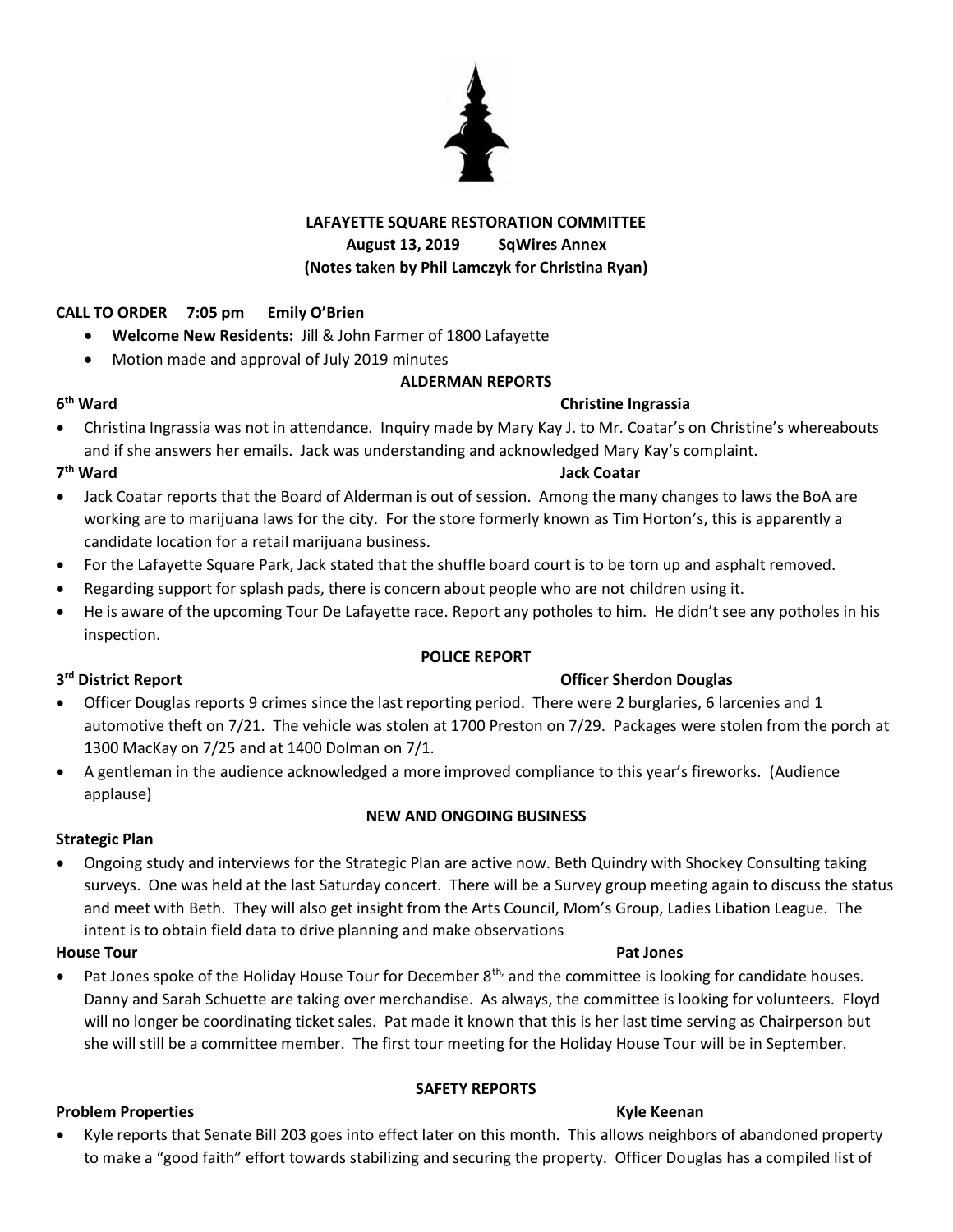violations. If a property owner has a violation on a property that has not been occupied or lived in for 6 months, neighbors can proceed to enter property to board it up & and/or clean up the property. Kyle is still working procedures with Problem Property group to formalize a plan.

# **Block Captains/Safety/Camera Program Glenn Eckert**

- Glenn reports directories have been distributed.
- If there is a problem with Block Captains, Glenn wants to know if they are not doing their jobs.
- For crimes outside the neighborhood that somehow gets connected to Lafayette Square, Dave Visintainer is proactive is making sure it is corrected to the right neighborhood.
- Regarding security cameras, Glenn is still working this and meeting with vendors. There was a question about package theft and solutions, - one can pay \$3 to have packages delivered to a certain address.

# **COMMITTEE REPORTS**

# **Community Affairs Emily O'Brien for Dixie Gillaspie**

- Emily filled in for Dixie G. Emily reports that people involvement has been a challenge but we had a successful participation with an updated directory as a result of a group effort.
- Emily called for a "Jennifer Weston" replacement for the Marquis editor. John Dedeke volunteered to take on this position (audience applause). Emily stated that there is a dropbox where Jennifer has put the documents for the Marquis. Dixie is actively working editorial guidelines too for the Marquis.
- Jeremy Fontenot reported over 100 changes were made the directory in support of the next release.
- Matt Negri gave notice for the annual New Residence Social for August 24 at 4:00 PM. There is a notice for this event on Nextdoor,-you can provide Matt your email and he'll send you the invite.

### **Capital Improvements Linda Pallman**

- Linda Pallman reports that there will be 6 new trash cans in and around the Park and the city has agreed to empty them.
- In total \$20,000 was spent for the new street signs and new poles. 18 poles that are in grassy areas and in dirt will be changed first. Tackling poles that are in concrete is much more of a challenge and will be higher future expense. This will be revisited with the membership to pursue. There are some street signs already installed and more poles to arrive by 15 September.
- The Committee is working on a kiosk for the plaza.
- Gary Seeman paid \$400 to have soil delivered west of the Kern Pavilion for an upcoming wildflower garden. Thank Gary when you see him for making the Park a much prettier place for us.
- There is a new informal "Committee of Friends for the Trees" to pay extra attention for the trees in the park that need more attention than what the Forestry Department can provide. The group met and cut down a few small dead trees and the removed mulberry trees and bush honeysuckle.

### **Treasurer Clark Affholder**

• Clark indicated that we have less than \$300,000 in cash with \$156,000 spoken for on improvements. Ask for Committees to take a look at what has been budgeted.

# **Membership**

• Christina is absent; nothing to report.

# **Beautification Linda Weiner**

• Linda Weiner indicated \$1,500 reported on tree plantings. She is looking for ideas for the front of the plaza and the replacement of tumbleweeds we have in there now.